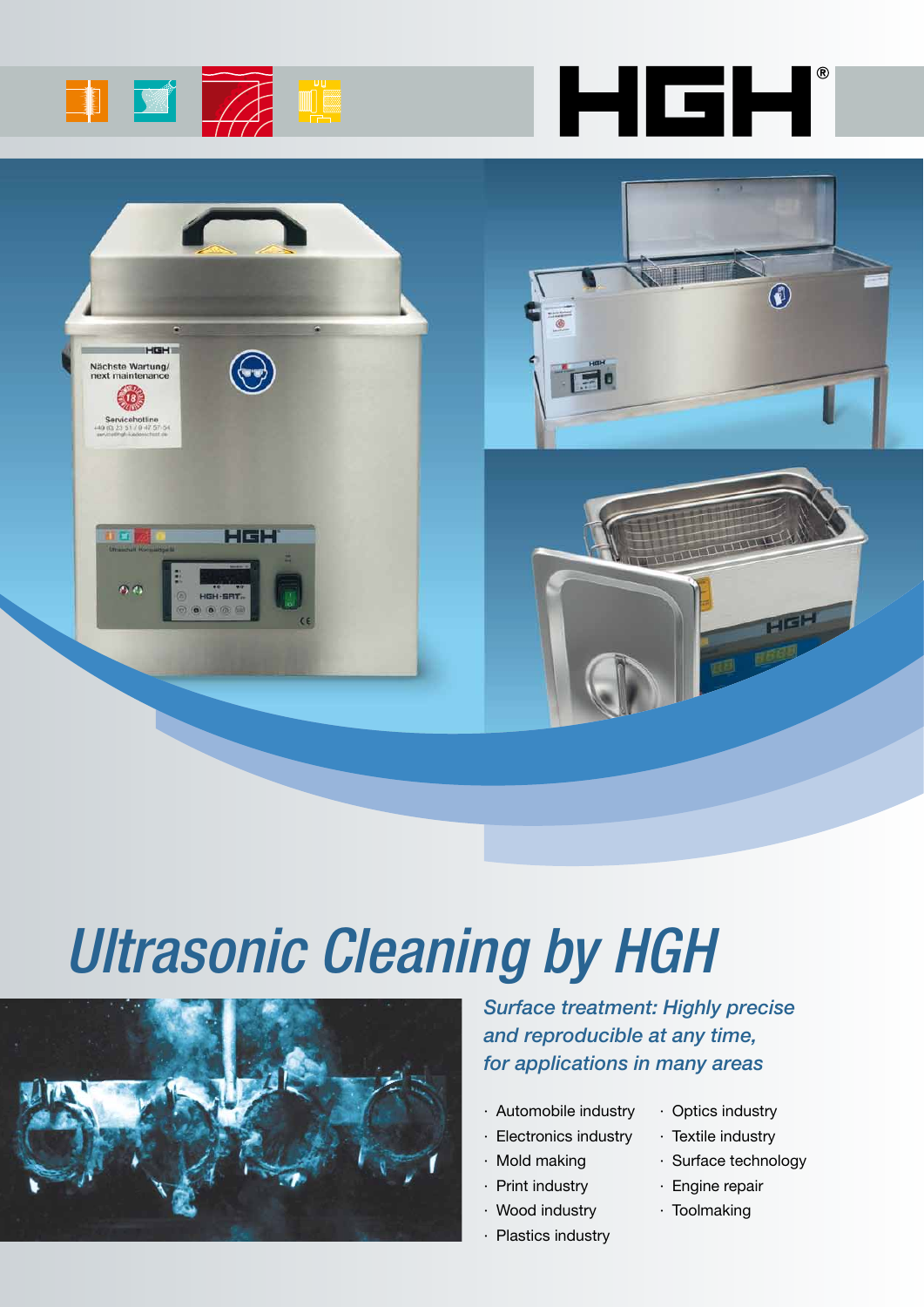

## Single chamber systems made by HGH

- Frequency 25 or 40 kHz
- With one basket
- Welded pan with cover

| <b>Model</b>            | <b>US015-1K</b>  | <b>US025-1K</b>  | <b>US040-1K</b>   |  |
|-------------------------|------------------|------------------|-------------------|--|
| Basket dimensions [mm]  | 295 x 240 x 170  | 450 x 250 x 110  | 375 x 375 x 190   |  |
| Chamber dimensions [mm] | 325 x 300 x 200  | 500 x 300 x 200  | 400 x 400 x 300   |  |
| US power [W]            | 300 on the floor | 300 on the floor | 450 on the floor  |  |
| Heating output [kW]     | $0.75/$ chamber  | 1 / chamber      | 2 / chamber       |  |
| Model                   | <b>US060-1K</b>  | US090-1K         | <b>US120-1K</b>   |  |
| Basket dimensions [mm]  | 475 x 375 x 190  | 570 x 375 x 290  | 570 x 470 x 290   |  |
| Chamber dimensions [mm] | 500 x 400 x 300  | 600 x 400 x 400  | 600 x 500 x 400   |  |
| US power [W]            | 600 on the floor | 900 on the floor | 1200 on the floor |  |
| Heating output [kW]     | 2 / chamber      | 4 / chamber      | 4 / chamber       |  |



# Two chamber systems made by HGH

- Frequency 25 or 40 kHz
- With one basket

US015-1K

• Welded pan with cover

| <b>US015-2K</b>  | <b>US025-2K</b>  | <b>US040-2K</b>  |  |
|------------------|------------------|------------------|--|
| 295 x 240 x 170  | 450 x 250 x 110  | 375 x 375 x 190  |  |
| 325 x 300 x 200  | 500 x 300 x 200  | 400 x 400 x 300  |  |
| 300 on the floor | 300 on the floor | 450 on the floor |  |
| $0.75/$ chamber  | 1 / chamber      | 2 / chamber      |  |
| <b>US060-2K</b>  | <b>US090-2K</b>  |                  |  |
| 475 x 375 x 190  | 570 x 375 x 290  |                  |  |
| 500 x 400 x 300  | 600 x 400 x 400  |                  |  |
| 600 on the floor | 900 on the floor |                  |  |
| 2 / chamber      | 4 / chamber      |                  |  |
|                  |                  |                  |  |



## Single chamber systems

- Frequency 40 kHz
- With one basket
- Drawn pan with cover

| <b>Model</b>            | <b>US003-1K-ED</b> | <b>US006-1K-ED</b> | <b>US010-1K-ED</b> |
|-------------------------|--------------------|--------------------|--------------------|
| Basket dimensions [mm]  | 190 x 115 x 85     | 270 x 146 x 110    | 280 x 230 x 120    |
| Chamber dimensions [mm] | 240 x 140 x 100    | 300 x 155 x 150    | 300 x 240 x 150    |
| US power [W]            | 120                | 180                | 240                |
| Heating output [kW]     | $0.1/$ chamber     | 0.3 / chamber      | $0.3/$ chamber     |
|                         |                    |                    |                    |
| <b>Model</b>            | <b>US015-1K-ED</b> | <b>US030-1K-ED</b> |                    |
| Basket dimensions [mm]  | 313 x 280 x 115    | 470 x 270 x 120    |                    |
| Chamber dimensions [mm] | 330 x 300 x 155    | 495 x 295 x 200    |                    |
| US power [W]            | 360                | 600                |                    |

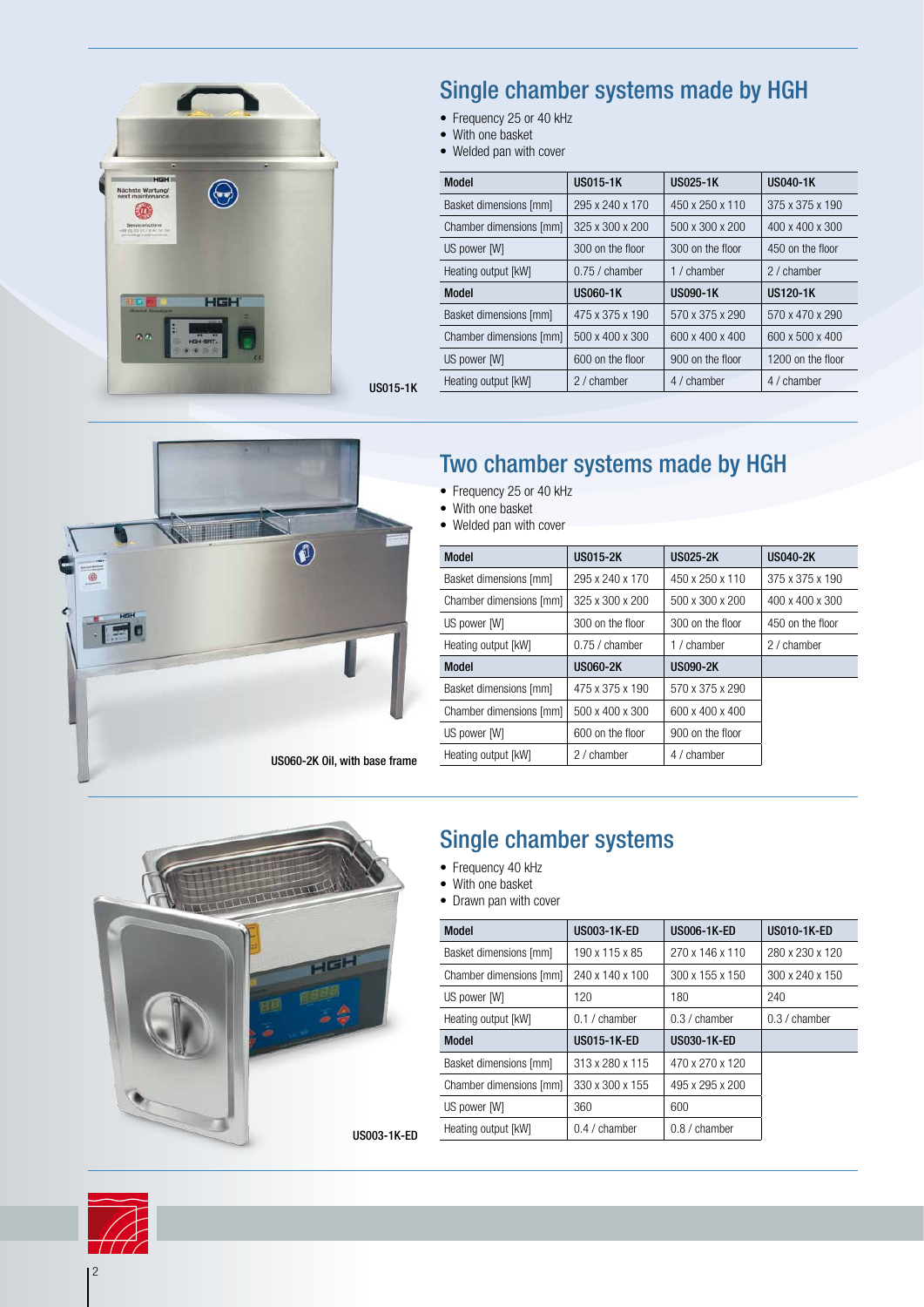# Accessories and special items for models "Made by HGH"

• Similar to the images below









US060-2K Oil with base frame and manual goods lift Base frame

| <b>Accessories</b>       | Model - Single Chamber System |                 |                 |                 |          | Model - Two Chamber System |                 |                 |                 |                 |                 |
|--------------------------|-------------------------------|-----------------|-----------------|-----------------|----------|----------------------------|-----------------|-----------------|-----------------|-----------------|-----------------|
| · Available as an option | <b>US015-1K</b>               | <b>US025-1K</b> | <b>US040-1K</b> | <b>US060-1K</b> | US090-1K | <b>US120-1K</b>            | <b>US015-2K</b> | <b>US025-2K</b> | <b>US040-2K</b> | <b>US060-2K</b> | <b>US090-2K</b> |
| Oil separator            |                               | ٠               | $\bullet$       | ٠               | ٠        |                            |                 | ٠               |                 |                 |                 |
| Rinse                    |                               |                 |                 |                 |          |                            |                 |                 |                 |                 |                 |
| Drip station             |                               |                 |                 | ٠               | ٠        |                            |                 |                 |                 |                 |                 |
| <b>Bypass filtration</b> |                               |                 |                 |                 | ٠        |                            |                 |                 |                 |                 |                 |
| 2- and 3-side ultrasonic |                               |                 |                 |                 |          |                            |                 |                 |                 |                 |                 |
| Dryer                    |                               |                 |                 |                 |          |                            |                 |                 |                 |                 |                 |
| Floor pan                |                               |                 |                 |                 |          |                            |                 |                 |                 |                 |                 |
| VE level / chamber       |                               |                 |                 |                 |          |                            |                 |                 |                 |                 |                 |
| Manual goods lift        |                               |                 |                 |                 |          |                            |                 |                 |                 |                 |                 |
| Base frame               |                               |                 |                 |                 |          |                            |                 |                 |                 |                 |                 |

## Cleaning media from HGH

We have a large selection of cleaners that are tailored exactly to your application. You will find a selection here.



| Cleaner                 | pH value | <b>Mixing ratio</b>                 | Can be used to clean                                                            | Contamination                                                                                                                                        |  |  |
|-------------------------|----------|-------------------------------------|---------------------------------------------------------------------------------|------------------------------------------------------------------------------------------------------------------------------------------------------|--|--|
| <b>HGH Clean 12.4</b>   | 12.4     | $5 - 20%$                           | Iron, steel, stainless steel, only<br>partially suitable for non-ferrous metals | Plastic vapors, oils, greases, cooling lubricants,<br>grinding, polishing and microblasting residues                                                 |  |  |
| <b>HGH Softclean 22</b> | 8.9      | $US: 3-5$ %.<br>Corr.: $0.5 - 2 \%$ | All materials                                                                   | Oils, cooling lubricants, grinding and polishing pastes                                                                                              |  |  |
| Hoeschalin 821          | 13.0     | 100 %                               | Steel. iron                                                                     | Plastic vapors, hard-burned rubber, oils, greases, paints, aluminum, zinc                                                                            |  |  |
| HGH Clean 21400         | 13.0     | $3 - 5%$                            | Iron, steel, stainless steel                                                    | POM, plastic vapors, oils, greases, cooling lubricants, grinding, polishing<br>and microblasting residues, drawing compounds, encrusted oil residues |  |  |
| <b>HGH Clean 21300</b>  | 13.0     | $4 - 15%$                           | Steel, stainless steel, copper                                                  | Plastic vapors, oils, greases, aluminum, zinc                                                                                                        |  |  |
| HGH Clean 20200         | 2.5      | $2 - 3\%$                           | Iron, non-ferrous metals                                                        | Oils, polishing pastes, oxide layers                                                                                                                 |  |  |